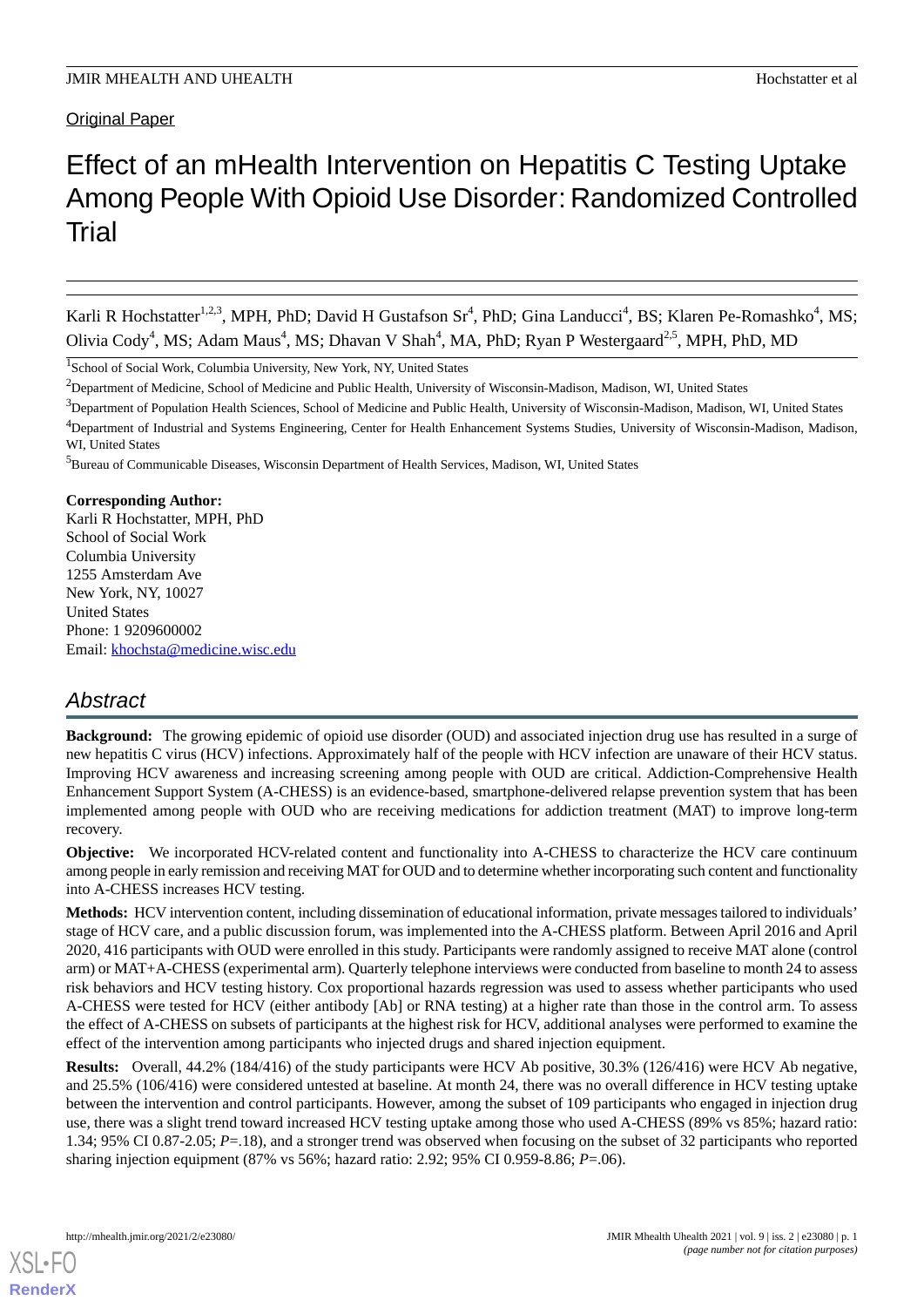**Conclusions:** Incorporating HCV prevention and care information into A-CHESS may increase the uptake of HCV testing while preventing opioid relapse when implemented among populations who engage in high-risk behaviors such as sharing contaminated injection equipment. However, more studies that are powered to detect differences in HCV testing among high-risk groups are needed.

**International Registered Report Identifier (IRRID):** RR2-10.2196/12620

*(JMIR Mhealth Uhealth 2021;9(2):e23080)* doi: [10.2196/23080](http://dx.doi.org/10.2196/23080)

#### **KEYWORDS**

intravenous injections; mHealth; hepatitis C virus; opioid use disorder; mobile phone

# *Introduction*

Prescription and illicit opioid addiction are a growing public health problem in the United States [\[1](#page-11-0)]. In 2016, an estimated 2.1 million people had an opioid use disorder (OUD) [[2](#page-11-1)], and more than 47,000 people died from overdosing on opioids [[3\]](#page-11-2), killing more Americans each day than motor vehicle car crashes [[4\]](#page-11-3). The growing opioid epidemic and associated injection drug use have also resulted in a surge of new hepatitis C virus (HCV) infections [[5](#page-11-4)-[7\]](#page-11-5). With injection drug use being the primary risk factor for transmission and the leading cause of incidence [[8\]](#page-11-6), HCV infection is now the most common chronic blood-borne infection in the United States, surpassing all other nationally notifiable infectious diseases combined [[9\]](#page-11-7). From 2004 to 2014, the incidence rate of acute HCV infection increased by 400%, and admission for opioid injection increased by 622% among young Americans [\[7](#page-11-5)].

Effective medications are available for the treatment of both OUD and HCV infection. Medications for Addiction Treatment (MAT) are Food and Drug Administration–approved, evidence-based prescription medications used to assist people in recovery from opioid addiction by relieving withdrawal symptoms and physiological cravings [\[10](#page-11-8)]. Despite the availability of these effective treatments for OUD, uptake remains low [[11\]](#page-11-9). Moreover, highly effective, well-tolerated, direct-acting antiviral agents are now available for the treatment of HCV, which provide a sustained virologic response (SVR, ie, a cure) in more than 90% of treated patients in as little as 8 weeks [[12-](#page-11-10)[14\]](#page-11-11). These medications provide hope for eliminating HCV; however, only a small proportion of infected individuals have received treatment [[15\]](#page-11-12). One study that examined HCV treatment uptake among patients who received MAT found that among those aware of their infection, only 14% had received HCV treatment [[16\]](#page-11-13). Exacerbating this problem is the fact that approximately half of the HCV-infected individuals are unaware of their infection [[17\]](#page-11-14). Expanding both addiction and HCV screening, treatment, and prevention services are urgently needed in response to the record number of new HCV infections driven by the opioid crisis.

Addiction treatment regimens vary considerably depending on the substances used, comorbidities, severity of substance use disorder, and individual preferences. However, the most effective treatments for individuals with OUD uniformly include a combination of MAT, counseling, and access to other behavioral health services and social supports [\[18](#page-11-15)-[20\]](#page-11-16). The Addiction-Comprehensive Health Enhancement Support System (A-CHESS), developed at the University of Wisconsin, is a

 $XS$ -FO **[RenderX](http://www.renderx.com/)** smartphone app designed to improve recovery from addiction by offering a bundle of services that address the various challenges often encountered during recovery. A-CHESS provides communication with peers and addiction experts, reminders and alerts to encourage therapeutic goals, educational material, and other support services to patients. In an effort to improve long-term recovery from OUD, our research team conducted a randomized controlled trial (RCT) that paired A-CHESS with MAT [\[21](#page-11-17)].

MAT alone is associated with an estimated 50% reduction in the risk of acquiring HCV [[22\]](#page-12-0). Combining MAT with harm reduction information and services may further reduce one's chances of acquiring HCV. A systematic review that examined the effect of combining MAT with high-coverage needle and syringe programs found an estimated 74% reduction in HCV infection [\[22](#page-12-0)]. Our research team previously designed and pilot tested a computerized intervention to reduce risky injection practices and improve screening for HCV among people who inject drugs [\[23](#page-12-1)]. The results from this pilot study suggest that the intervention may reduce the harms of sharing of injection equipment and increase HCV screening [[24\]](#page-12-2). We integrated content and functionality from this computerized intervention into A-CHESS to provide people with OUD who are receiving MAT and addiction counseling access to tailored HCV prevention and care resources.

### *Methods*

#### **Overall Objectives**

The primary goal of the RCT was to assess whether A-CHESS can prevent relapse among people with OUD who are in early remission and receiving MAT. Individuals with diagnosed OUD of at least moderate severity who were receiving addiction treatment at 3 centers in Massachusetts and Wisconsin were randomly assigned in a 1:1 ratio to receive either MAT alone (control arm) or MAT+A-CHESS (experimental arm). A web-based tool was used to generate a sequence of random assignments in blocks of 16 subjects, stratified on recruitment site, gender, and type of MAT. Each assignment was associated with a unique study ID number. The electronic randomization lists were managed by the project director and stored in a secure location in the center's shared drive. When subjects completed baseline, they received the next available assignment and study ID on the appropriate randomization list, the group assignment was recorded in Research Electronic Data Capture (REDCap) [[25\]](#page-12-3), and the site coordinator was informed by phone or email.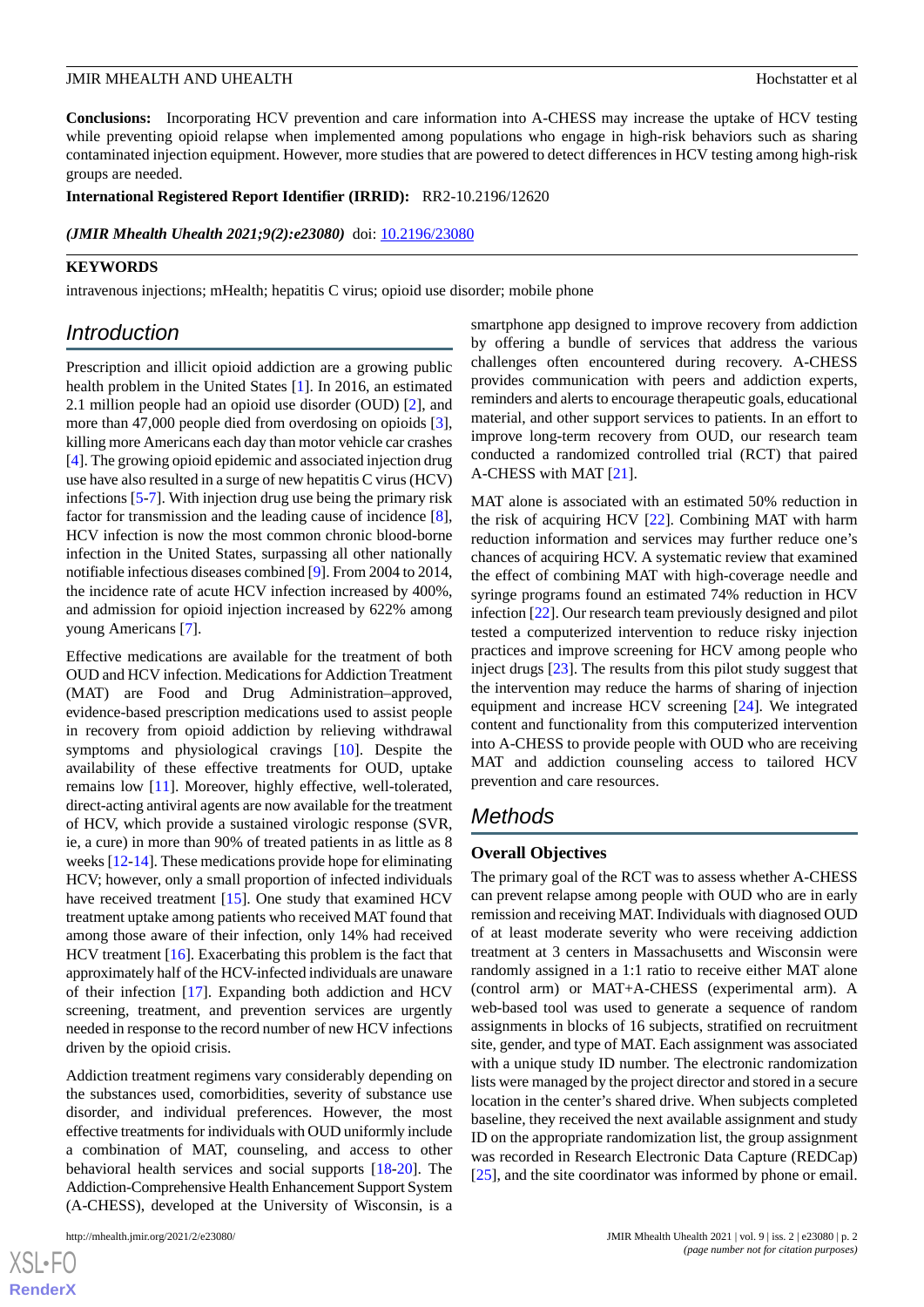We developed and implemented HCV intervention content within the A-CHESS platform to simultaneously evaluate whether A-CHESS improves secondary outcomes related to the HCV care continuum. The objectives of this study were to characterize the HCV care continuum among people in recovery for OUD and to determine whether incorporating HCV-related content and functionality into the A-CHESS system increases HCV testing. Participants were followed for 24 months.

#### **Overview of the A-CHESS System**

A-CHESS contains multiple services designed to address several types of challenges facing people with addiction. Key A-CHESS services include a call for help function, cognitive behavioral therapy boosters, a GPS location tracker for avoiding high-risk locations and finding 12-step meeting locations, games, and audio- and video-based relaxation recording, tailored coping support, and coach-monitored discussion groups. A-CHESS provides a platform for people with OUDs to interact with peers and trained counselors, obtain educational information, and provide participant-level data. These existing features were used to collect data on participants' HCV risk behaviors and history of HCV care and deliver behavior change interventions tailored to patients'self-reported stage of HCV care. The study design, recruitment, eligibility, screening process, and addiction-related services incorporated into A-CHESS have been described in the RCT's published protocol [\[21](#page-11-17)].

#### **HCV Intervention Content and Functionality**

The HCV intervention content included dissemination of educational information, private messages tailored to individuals'stage of HCV care, and a public discussion forum. The educational content is housed within the *Information* tab of A-CHESS and provides answers to HCV-related frequently asked questions and links to factsheets developed by the Centers for Disease Control and Prevention. HCV screening and treatment resources in the individual's community are provided, along with news articles and videos related to the co-occurring epidemics of opioid injection and infectious diseases.

The private messaging feature of A-CHESS is used by study personnel to send tailored messages related to filling gaps in the HCV care continuum. Private messaging conversations began by delivering participants in each HCV stage of care a standardized message pertaining to their current stage of care. Subsequent messages were then guided by each individual's unique response but toward the same goal of helping each

individual advance appropriately along the HCV care continuum.

A discussion board, named *Staying Healthy*, was also developed, which provides a forum for participants to ask infectious disease–related questions, share HCV treatment experiences, and discuss barriers to testing and treatment. HCV research staff also engage in these conversations to remind A-CHESS users of the importance of being tested for HCV, encourage healthy behaviors, and stimulate discussion related to such topics. A detailed description of the HCV intervention components and functionality has been previously described [\[26](#page-12-4)].

#### **Data Collection**

For 2 years, study participants in both the intervention and control arms completed telephone interviews with 1 of 2 study coordinators at baseline and at quarterly intervals (months 4, 8, 12, 16, 20, and 24). At each of these time points, data were collected on illicit opioid use, other nonprescribed substance use, quality of life, retention in treatment, health service use, injection drug use risk behaviors, and HIV and HCV outcomes. Participants were asked whether they had been tested for HCV, the type of test they received (antibody [Ab] test or RNA test), and the date and result of their last test, and if positive, linkage to care and HCV treatment initiation or completion were assessed. A text field, labeled *the comment field*, was available on all surveys for interviewers to enter comments pertaining to the individual's HCV stage of care if they shared additional details. For example, interviewers use the comment field to record whether the individual was approximating the date of their last HCV test or whether they expressed uncertainty regarding the type of testing they had received. Each phone interview lasted approximately 20 to 30 min. Surveys were identified by a study ID and stored in REDCap [\[25](#page-12-3)].

#### **Characterizing the HCV Care Continuum**

To characterize the HCV care continuum for this study population at baseline, participants were assigned 1 of 7 mutually exclusive stages of HCV care using the criteria specified in [Table 1](#page-3-0) from the baseline survey. These stages take into consideration the type of test received (Ab or RNA test), test result (positive or negative), and how long ago they were tested.

At each quarterly follow-up interview, their stage of HCV care was updated to one of the stages in [Table 2](#page-3-1) if their survey answers met the specified criteria.

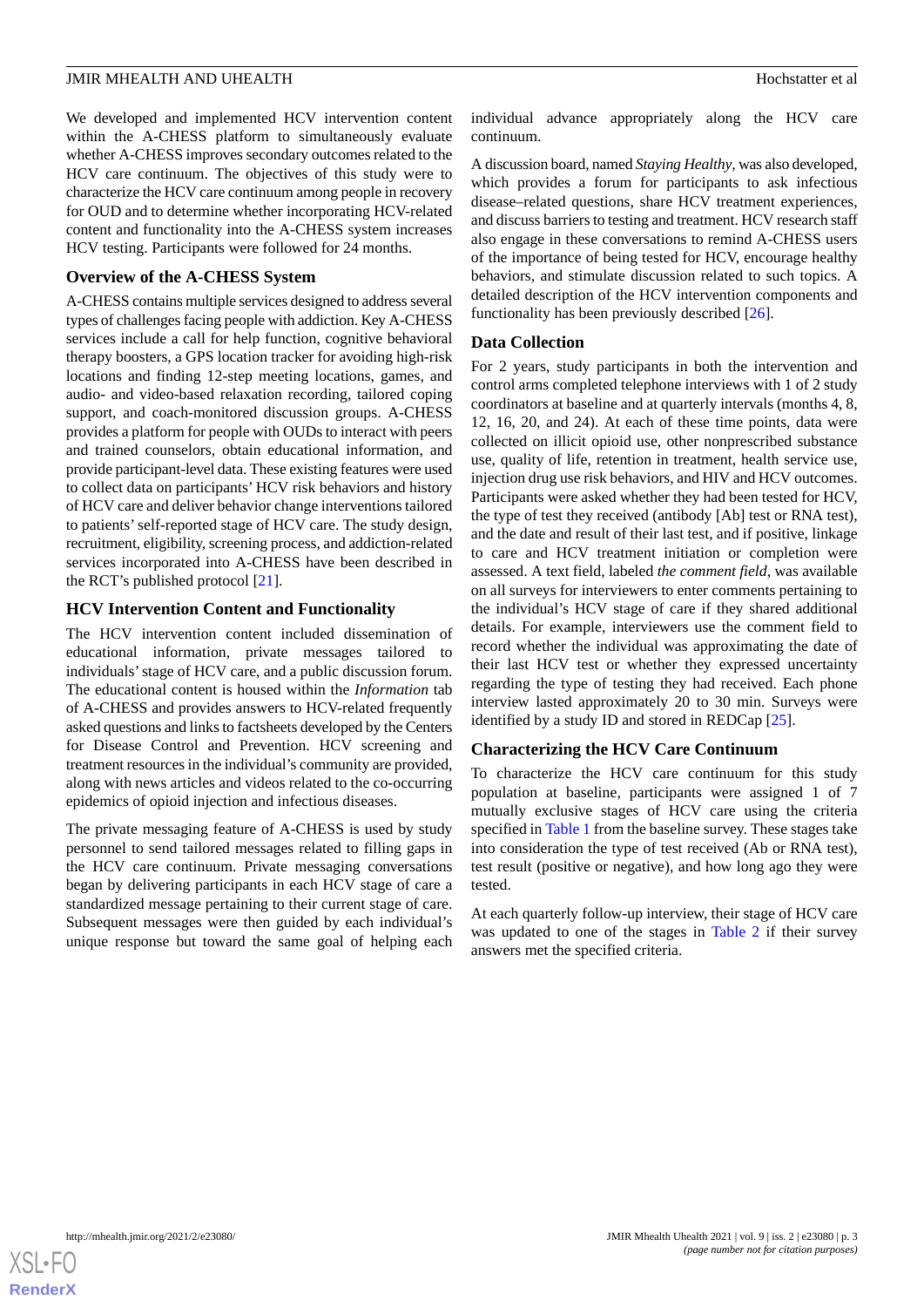<span id="page-3-0"></span>Table 1. Criteria for assigning hepatitis C virus stages of care at baseline: Addiction-Comprehensive Health Enhancement Support System Study, 2016-2020.

| $HCVa$ stage of care              | Criteria for assigning stage of care based on baseline survey answers                                                                                                                                                                               |
|-----------------------------------|-----------------------------------------------------------------------------------------------------------------------------------------------------------------------------------------------------------------------------------------------------|
| HCV untested                      | If they $(1)$ have never been tested for HCV, $(2)$ do not know whether they have ever been<br>tested, $(3)$ do not know the result of their last HCV test, or $(4)$ it has been over a year<br>since their last HCV RNA negative test <sup>b</sup> |
| $HCV$ Ab <sup>c</sup> $-$         | If they tested HCV Ab negative in the past year                                                                                                                                                                                                     |
| HCV Ab+ no RNA test               | If they ever tested HCV Ab positive and have not received an RNA confirmatory test                                                                                                                                                                  |
| $HCV$ Ab+ $RNA$ – (ie, "cleared") | If they ever tested HCV Ab positive, tested RNA negative in the past year, and have<br>never received HCV antiviral therapy                                                                                                                         |
| $HCV$ Ab + $RNA+$                 | If their last RNA test was positive and they have either (1) never received HCV antiviral<br>therapy or (2) received HCV antiviral therapy in the past and either experienced treatment<br>failure or were reinfected                               |
| Currently on treatment            | If they are currently receiving HCV antiviral therapy                                                                                                                                                                                               |
| Achieved $SVRd$ (ie, "cured")     | If they received HCV antiviral therapy and have been told by a medical professional that<br>they were successfully cured of HCV                                                                                                                     |

<sup>a</sup>HCV: hepatitis C virus.

 $<sup>b</sup>$ Note about criteria (4): if an individual tested RNA negative, spontaneously cleared the virus without treatment, or was cured with treatment over 1</sup> year ago and had not received an RNA negative test in the past year, they were considered HCV untested. This logic was chosen to ensure that the HCV intervention delivered recommendations for retesting to these participants.

<span id="page-3-1"></span><sup>c</sup>Ab: antibody.

<sup>d</sup>SVR: sustained virologic response.

**Table 2.** Criteria for updating hepatitis C virus stages of care at months 4, 8, 12, 16, 20, and 24: Addiction-Comprehensive Health Enhancement Support System Study, 2016-2020.

| HCV <sup>a</sup> stage of care          | Criteria for updating HCV stage of care                                                                                              |
|-----------------------------------------|--------------------------------------------------------------------------------------------------------------------------------------|
| $HCV$ Ab-                               | If they were previously considered HCV untested and have tested HCV Ab <sup>b</sup> negative<br>since the last survey                |
| $HCV$ Ab $+$ no RNA test                | If they tested HCV Ab positive since the last survey and have not received an RNA con-<br>firmatory test                             |
| $HCV$ Ab+ $RNA$ – (ie, "cleared")       | If they ever tested HCV Ab positive, tested HCV RNA negative since the last survey,<br>and have not received HCV antiviral therapy   |
| $HCV$ Ab + $RNA+$                       | If they tested HCV RNA positive since their last survey and have not received HCV an-<br>tiviral therapy since the RNA positive test |
| Currently on treatment                  | If they are currently receiving HCV antiviral therapy                                                                                |
| Achieved SVR <sup>c</sup> (ie, "cured") | If they received HCV antiviral therapy and have been told by a medical professional that<br>they were successfully cured of HCV      |

<sup>a</sup>HCV: hepatitis C virus.

<sup>b</sup>Ab: antibody.

<sup>c</sup>SVR: sustained virologic response.

If none of the conditions in [Table 2](#page-3-1) were met at the follow-up interview, the individual's HCV stage remained the same as it was in the previous interview. If interviewers provided any comments in the *comment field* indicating the participant should have been in a stage of HCV care different than this logic assigned, the stage was manually altered accordingly. We have characterized the HCV care continuum for this population by reporting the number of participants in each stage of HCV care at all 7 time points.

#### **Measures and Statistical Analysis**

Baseline descriptive characteristics were assessed to describe the study population in terms of age, age of first opioid use, gender, race or ethnicity, educational attainment, employment status, marital status, HIV comorbidity, mental health conditions, prescribed MAT, and HCV status. Differences in baseline sociodemographic characteristics between the intervention and control groups were assessed using Pearson chi-square or Fisher exact tests for categorical variables and the two-sample unpaired *t* test or Wilcoxon rank-sum test for continuous variables.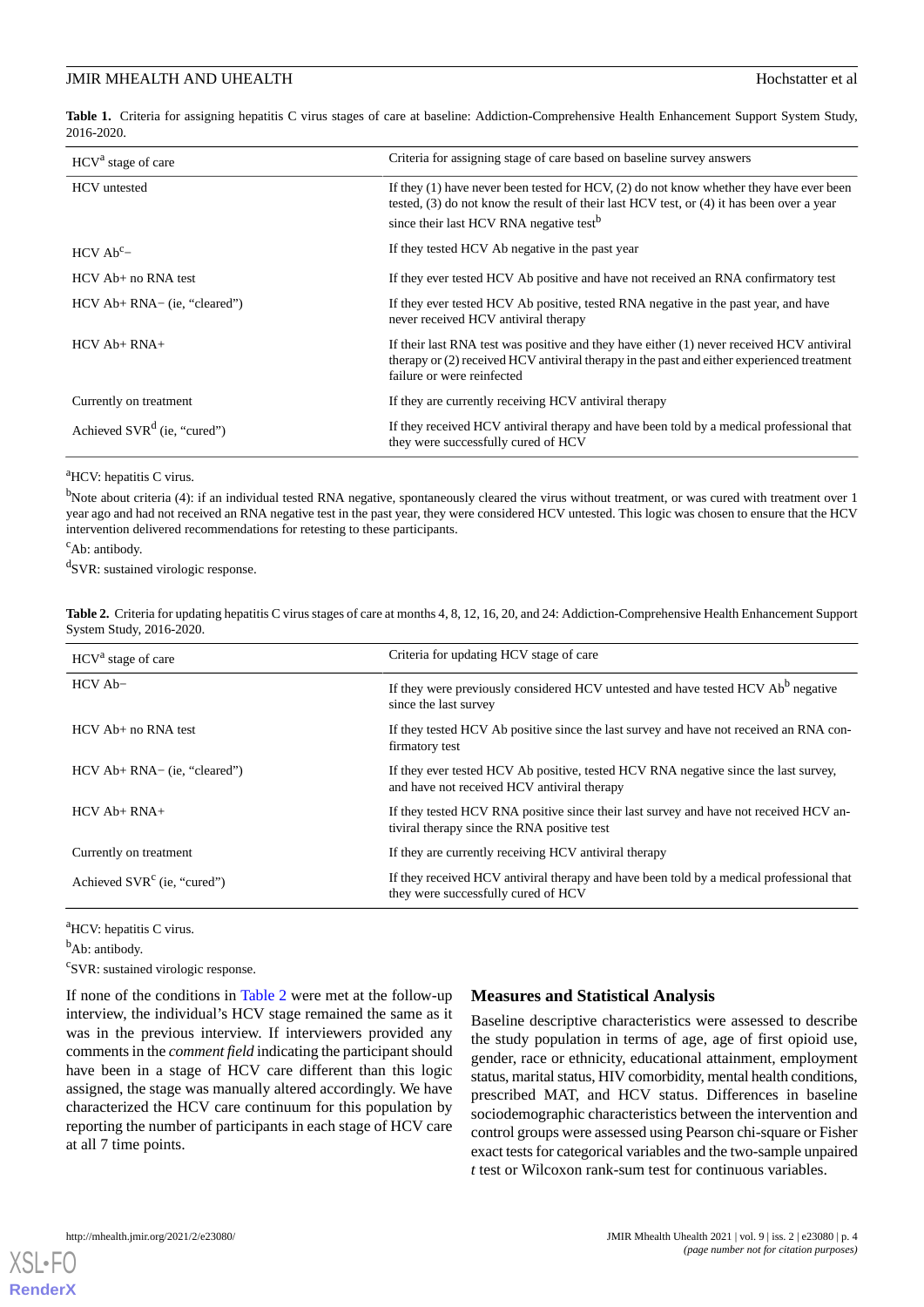The primary outcome of interest was days to any HCV test (Ab or RNA test), which was calculated as the number of days between the date of study enrollment and the first reported Ab or RNA HCV test. Cox proportional hazards regression was used to compare the time to HCV testing uptake between the intervention and control arms. Participants with no reported HCV test who were lost to follow-up were censored at the time of their last quarterly interview, and those who did not receive an HCV test and completed the 24-month interview were administratively censored. As injection drug use is the primary risk behavior driving HCV transmission, 2 additional Cox proportional hazard models were used to assess the effect of A-CHESS on subsets of participants at the highest risk for HCV, including (1) participants who injected drugs and (2) participants who shared injection equipment with another person. Participants were determined to have injected drugs or shared injection equipment if they reported previously (past 4 months) conducting the behavior on the survey, or any survey before, in which they reported HCV testing or were censored. As individuals' HCV stage of care likely influenced whether they received follow-up testing and how quickly, all analyses adjusted for baseline stage of HCV care, using the stages defined in [Table](#page-3-0) [1.](#page-3-0) Kaplan-Meier survival curves were created for each risk group to visualize differences in time to HCV testing between intervention and control participants. An intention-to-treat approach was used.

For each time point, we also describe the mean number of days in the previous 4 months that participants in the intervention group used the A-CHESS app. To determine whether engagement with the A-CHESS app was different for higher-risk participants, we conducted negative binomial regression analyses, with cluster robust standard errors to adjust for the nonindependence of observations within persons over time, to compare app use (ie, the number of days they used the app in the 4 months before each survey) between (1) those who injected drugs and those who did not and (2) those who shared injection equipment and those who did not.

All analyses were conducted using Stata version 16 (StataCorp), and statistical significance was determined using  $\alpha \leq 0.05$ .

# *Results*

#### **Demographic Characteristics**

Between April 2016 and April 2018, 416 participants enrolled in the A-CHESS study and completed the baseline survey; 207 were randomly assigned to the control arm and 209 were assigned to receive A-CHESS. Follow-up was completed for the following number of participants: 382.7% (44/416) at month 4, 79.3% (330/416) at month 8, 72.6%, (302/416) at month 12, 70.4% (293/416) at month 16, 61.8% (257/416) at month 20, and 63.9% (266/416) at month 24. There were no significant differences between the initial sample of 416 participants and the final sample of 266 participants ([Multimedia Appendix 1\)](#page-10-0).

The baseline descriptive characteristics of the sample are displayed in [Table 3](#page-5-0). The sample comprised 85.8% (357/416) of non-Hispanic White people and 54.8% (228/416) male participants. The mean age of the participants was 37 (SD 10) years. Of the 416 study participants, 285 (68.5%) had a high school diploma, General Educational Development, or higher degree, and 101 (24.3%) reported being currently employed for wages. Mental health illnesses affected 70.4% (293/416) of the participants, with the most common diagnoses being depression (218/416, 52.4%), anxiety (215/416, 51.7%), posttraumatic stress disorder (121/416, 29.1%), and bipolar or manic depression (108/416, 26.0%). Overall, 0.01% (4/416) of the participants were HIV positive.

The majority of the sample (302/416, 72.6%) was receiving methadone at the time of enrollment, and heroin was the most commonly used opioid. The average age of participants at first opioid use was 21 (SD 7) years, and 39.4% (164/416) of the participants reported that regular opioid use began through a doctor's prescription. Of the 95 participants who reported using a needle and syringe to inject drugs in the month before study enrollment, 22% (21/95) reported someone else had used their needle after they had used it and 10% (9/95) of the participants reported using a needle after someone else had already used it. There were no significant differences in baseline characteristics between those assigned to the 2 study arms.

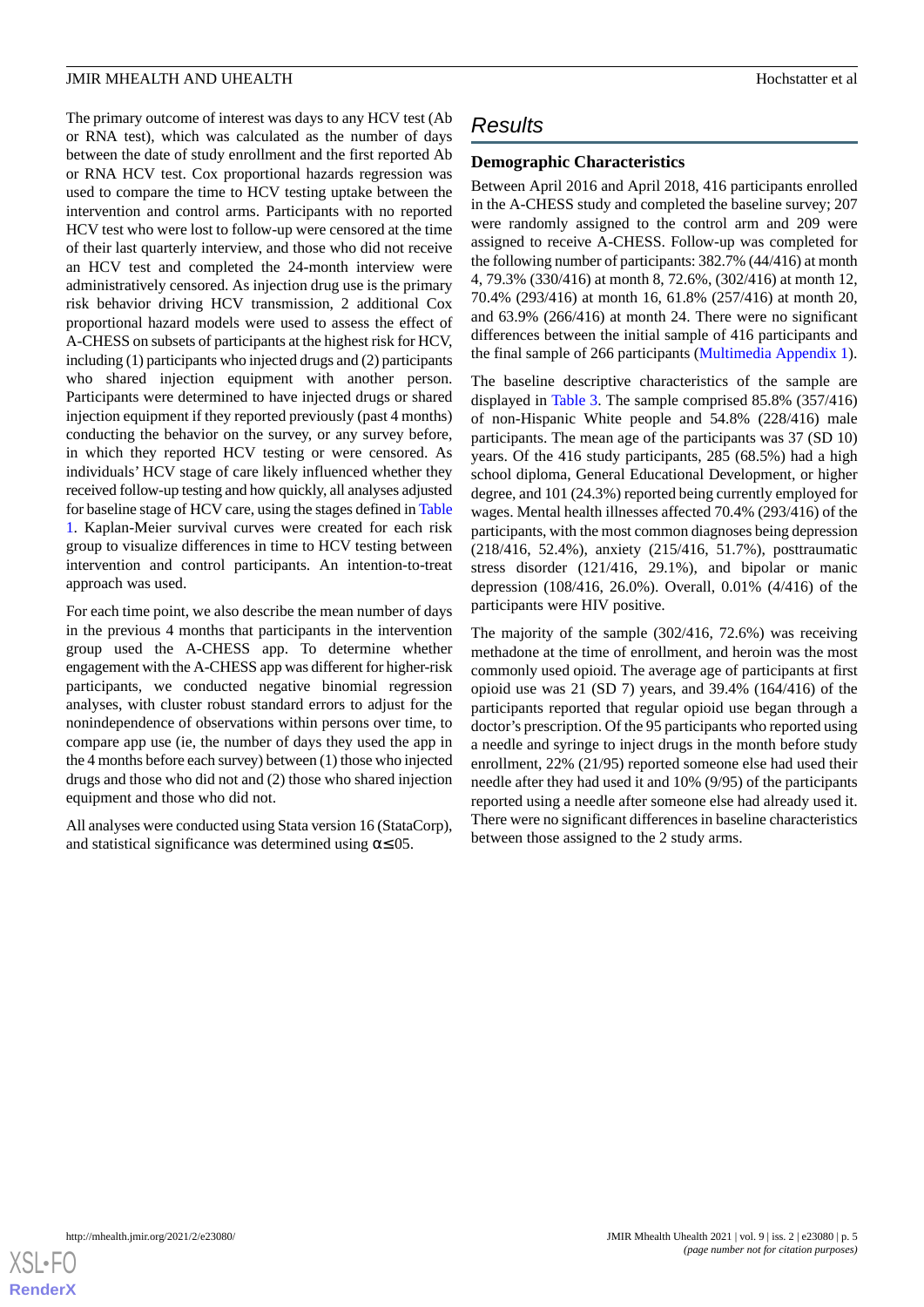## **JMIR MHEALTH AND UHEALTH Hochstatter et al.**

<span id="page-5-0"></span>Table 3. Baseline characteristics, by intervention group (N=416): Addiction-Comprehensive Health Enhancement Support System Study, 2016-2020.

| Characteristics                                                                        | Category  | Control $(n=207)$ | Intervention $(n=209)$ | $P$ value    |
|----------------------------------------------------------------------------------------|-----------|-------------------|------------------------|--------------|
| Enrollment site, n (%)                                                                 |           |                   |                        |              |
| Wisconsin                                                                              | $N/A^a$   | 2(1)              | 0(0)                   | $\mathbf{b}$ |
| Massachusetts Clinic 1                                                                 | N/A       | 5(2.4)            | 4(1.9)                 |              |
| Massachusetts Clinic 2                                                                 | N/A       | 200 (96.6)        | 204 (97.6)             |              |
| Age (years), mean (SD)                                                                 | $\rm N/A$ | 37.0(9.9)         | 37.4 (10.2)            | .73          |
| Age of first opioid use (years), mean (SD)                                             | $\rm N/A$ | 21.1(7.5)         | 20.5(6.9)              | .45          |
| Gender, n (%)                                                                          |           |                   |                        |              |
| Male                                                                                   | $\rm N/A$ | 114(55.1)         | 114(54.5)              | .91          |
| Female                                                                                 | N/A       | 93 (44.9)         | 95(45.5)               |              |
| Race, $n$ (%)                                                                          |           |                   |                        |              |
| White                                                                                  | $\rm N/A$ | 190 (91.8)        | 200 (95.7)             | .10          |
| Non-White                                                                              | N/A       | 17(8.2)           | 9(4.3)                 |              |
| Ethnicity, n (%)                                                                       |           |                   |                        |              |
| Non-Hispanic or Latino                                                                 | $\rm N/A$ | 190 (91.8)        | 187 (89.5)             | .46          |
| Hispanic or Latino                                                                     | N/A       | 17(8.2)           | 21(10)                 |              |
| Highest education level, n (%)                                                         |           |                   |                        |              |
| Less than high school                                                                  | $\rm N/A$ | 63 (30.4)         | 68 (32.5)              | .75          |
| High school diploma or General Educational Development                                 | $\rm N/A$ | 86 (41.5)         | 76 (36.4)              |              |
| Some college or 2-year degree                                                          | N/A       | 50(24.2)          | 56(26.8)               |              |
| 4-year college degree or more                                                          | N/A       | 8(3.9)            | 9(4.3)                 |              |
| Currently employed, n (%)                                                              | Yes       | 45(21.7)          | 56(26.8)               | .23          |
| Marital status, n (%)                                                                  |           |                   |                        |              |
| Single                                                                                 | N/A       | 82 (39.6)         | 96(45.9)               | .19          |
| Has a spouse or partner                                                                | N/A       | 125(60.4)         | 113(54.1)              |              |
| Diagnosed with HIV, n (%)                                                              | Yes       | 2(1)              | 2(1)                   | > 99         |
| Diagnosed with mental health illness other than substance use disorder, Yes<br>$n$ (%) |           | 142 (68.6)        | 151 (72.2)             | .41          |
| Current medications for addiction treatment, n (%)                                     |           |                   |                        |              |
| Vivitrol                                                                               | N/A       | 12(5.8)           | 12(5.7)                | > 0.99       |
| Suboxone                                                                               | N/A       | 44(21.3)          | 46(22)                 |              |
| Methadone                                                                              | N/A       | 151 (72.9)        | 151(72.2)              |              |
| $HCV^c$ status, n $(\frac{6}{6})$                                                      |           |                   |                        |              |
| <b>HCV</b> Untested                                                                    | N/A       | 51(24.6)          | 58 (27.8)              | .56          |
| HCV Ab <sup>d</sup> positive                                                           | N/A       | 87(42)            | 91 (43.5)              |              |
| HCV Ab negative                                                                        | N/A       | 69 (33.3)         | 60(28.7)               |              |
| Injected drugs, n (%)                                                                  | Yes       | 45(21.7)          | 50(23.9)               | .60          |
| Shared injection equipment, n (%)                                                      | Yes       | 8(3.9)            | 16(7.7)                | .10          |

<sup>a</sup>N/A: not applicable.

<sup>b</sup>*P* value was not calculated when n=0.

<sup>c</sup>HCV: hepatitis C virus.

<sup>d</sup>Ab: antibody.

[XSL](http://www.w3.org/Style/XSL)•FO **[RenderX](http://www.renderx.com/)**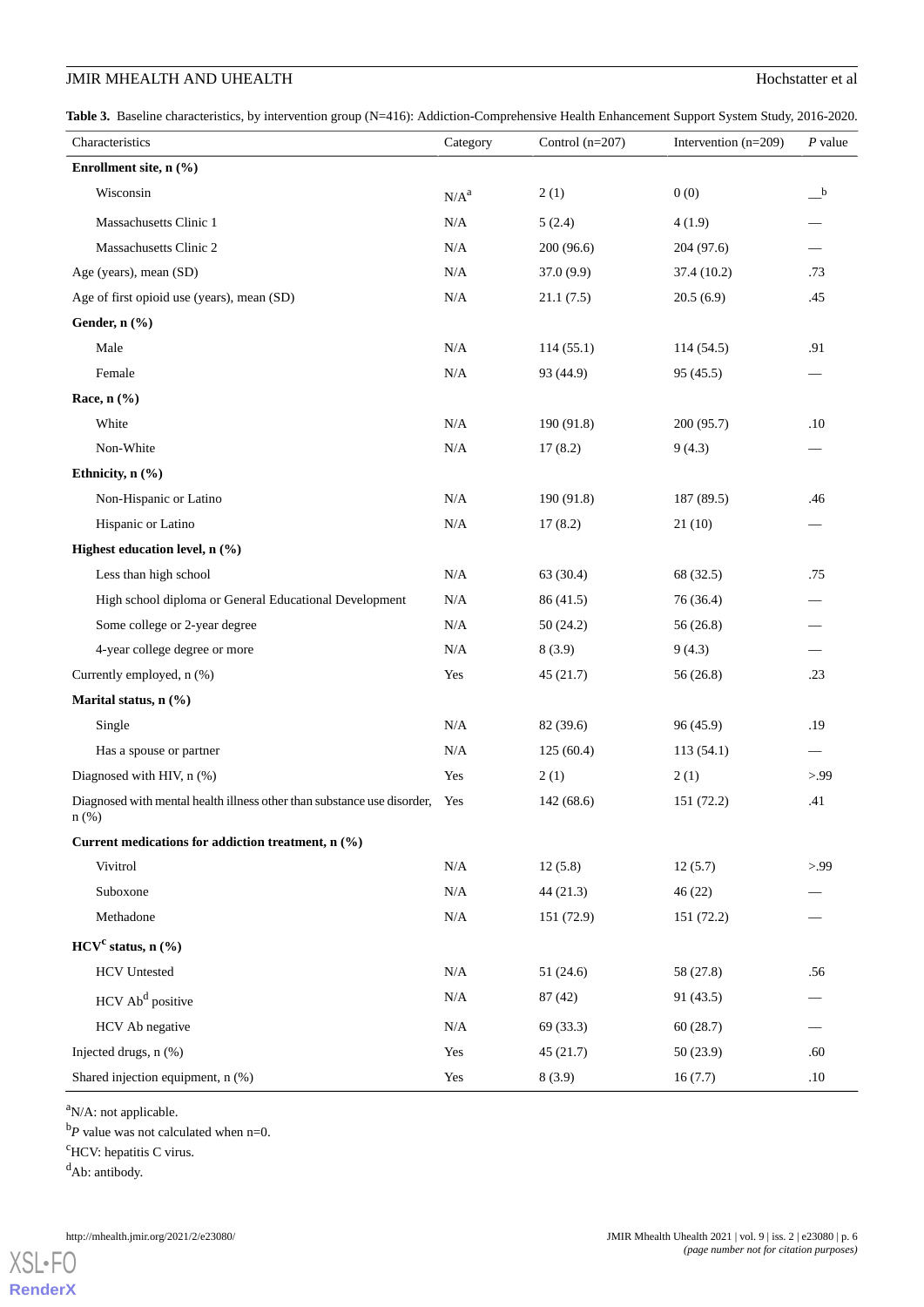#### **A-CHESS Use**

The use of A-CHESS decreased over time. Among participants in the intervention arm who completed the 4-month survey, the mean number of days between baseline and month 4 that A-CHESS was used was 30 days. The mean number of days A-CHESS was used between further time points were as follows: 19 days between months 4 and 8, 17 days between months 8 and 12, 15 days between months 12 and 16, 7 days between months 16 and 20, and 3 days between months 20 and 24. There was no significant difference in the mean number of days A-CHESS was used between (1) those who injected drugs and those who did not (odds ratio [OR] 1.06, 95% CI 0.875-1.37; *P*=.43) and (2) those who shared injection equipment and those who did not (OR 1.08, 95% CI 0.767-1.52; *P*=.66).

#### **Characterizing the HCV Care Continuum**

<span id="page-6-0"></span>The number of participants in each stage of the HCV care continuum at all time points is presented in [Table 4](#page-6-0) ([Multimedia](#page-10-1) [Appendix 2](#page-10-1) visually presents these results for the selected stages). Overall, 25.5% (106/416) of the study population was

considered HCV untested, 30.3% (126/416) were HCV Ab negative, and 44.2% (184/416) were HCV Ab positive at baseline. From baseline to month 24, there was a trend toward a more favorable HCV care continuum overall. The proportion of participants untested at each quarterly interview appeared to decrease over time, from 25.5% (106/416) at baseline to 3.4% (9/266) at month 24. Similarly, the proportion of HCV Ab-positive participants who had not received an RNA test appeared to decrease over time, from 5.3% (22/416) at baseline to 2.3% (6/266) at month 24, and the proportion of participants achieving SVR appeared to increase over time, from 7.5% (31/416) to 18.4% (49/266). In addition, as HCV untested participants underwent HCV testing throughout the duration of the study, the proportion of participants considered HCV Ab-negative increased over time, from 30.3% (126/416) at baseline to 48.9% (130/416) at month 24. There were no significant differences in the number of participants in each stage of HCV care when comparing those who used A-CHESS with those in the control group over time ([Multimedia Appendix](#page-10-2) [3\)](#page-10-2).

**Table 4.** Number of participants in each stage of the hepatitis C virus care continuum at baseline and each follow-up: Addiction-Comprehensive Health Enhancement Support System Study, 2016-2020.

| HCV <sup>a</sup> stage of care             | Value $n$ $(\%)$             |                      |                      |                       |                       |                       |                       |  |  |  |
|--------------------------------------------|------------------------------|----------------------|----------------------|-----------------------|-----------------------|-----------------------|-----------------------|--|--|--|
|                                            | <b>Baseline</b><br>$(n=416)$ | Month 4<br>$(n=344)$ | Month 8<br>$(n=330)$ | Month 12<br>$(n=302)$ | Month 16<br>$(n=293)$ | Month 20<br>$(n=257)$ | Month 24<br>$(n=266)$ |  |  |  |
| HCV untested                               | 106(25.5)                    | 72(20.9)             | 59 (17.9)            | 45 (14.9)             | 31(10.6)              | 17(6.6)               | 9(3.4)                |  |  |  |
| $HCV$ Ab <sup>b</sup> $-$                  | 126(30.3)                    | 111(32.3)            | 118(35.8)            | 122(40.4)             | 129(44)               | 115(44.7)             | 130(48.9)             |  |  |  |
| HCV Ab+ no RNA<br>test                     | 22(5.3)                      | 10(2.9)              | 6(1.8)               | 1(0.3)                | 0(0)                  | 3(1.2)                | 6(2.3)                |  |  |  |
| $HCV$ Ab+ $RNA$ – (ie,<br>"cleared")       | 26(6.3)                      | 26(7.6)              | 25(7.6)              | 22(7.3)               | 26(8.9)               | 25(9.7)               | 27(10.2)              |  |  |  |
| $HCV$ Ab+ $RNA+$                           | 103(24.8)                    | 85 (24.7)            | 72(21.8)             | 64(21.2)              | 55 (18.8)             | 49(19.1)              | 43 (16.2)             |  |  |  |
| Currently on treat-<br>ment                | 2(0.5)                       | 10(2.9)              | 9(2.7)               | 4(1.3)                | 5(1.7)                | 3(1.2)                | 2(0.8)                |  |  |  |
| Achieved SVR <sup>c</sup> (ie,<br>"cured") | 31(7.5)                      | 30(8.7)              | 41 (12.4)            | 44 (14.6)             | 47(16)                | 45 (17.5)             | 49 (18.4)             |  |  |  |

<sup>a</sup>HCV: hepatitis C virus.

<sup>b</sup>Ab: antibody.

<sup>c</sup>SVR: sustained virologic response.

#### **Effect of A-CHESS on HCV Testing**

Among the 364 participants who completed at least one follow-up interview by month 12, 66.2% (241/364) had received any (Ab or RNA) HCV test. By month 24, 86.3% (314/364) had been tested for HCV. There was no difference in receipt of an HCV test between intervention and control participants

overall, where 66.0% (122/185) and 66.5% (119/179) received testing by month 12, and 85.4% (158/185) and 87.2% (156/179) received testing by month 24, respectively. Kaplan-Meier curves demonstrating the time to HCV testing among all study participants, by randomization group, are presented in [Figure](#page-7-0) [1.](#page-7-0)

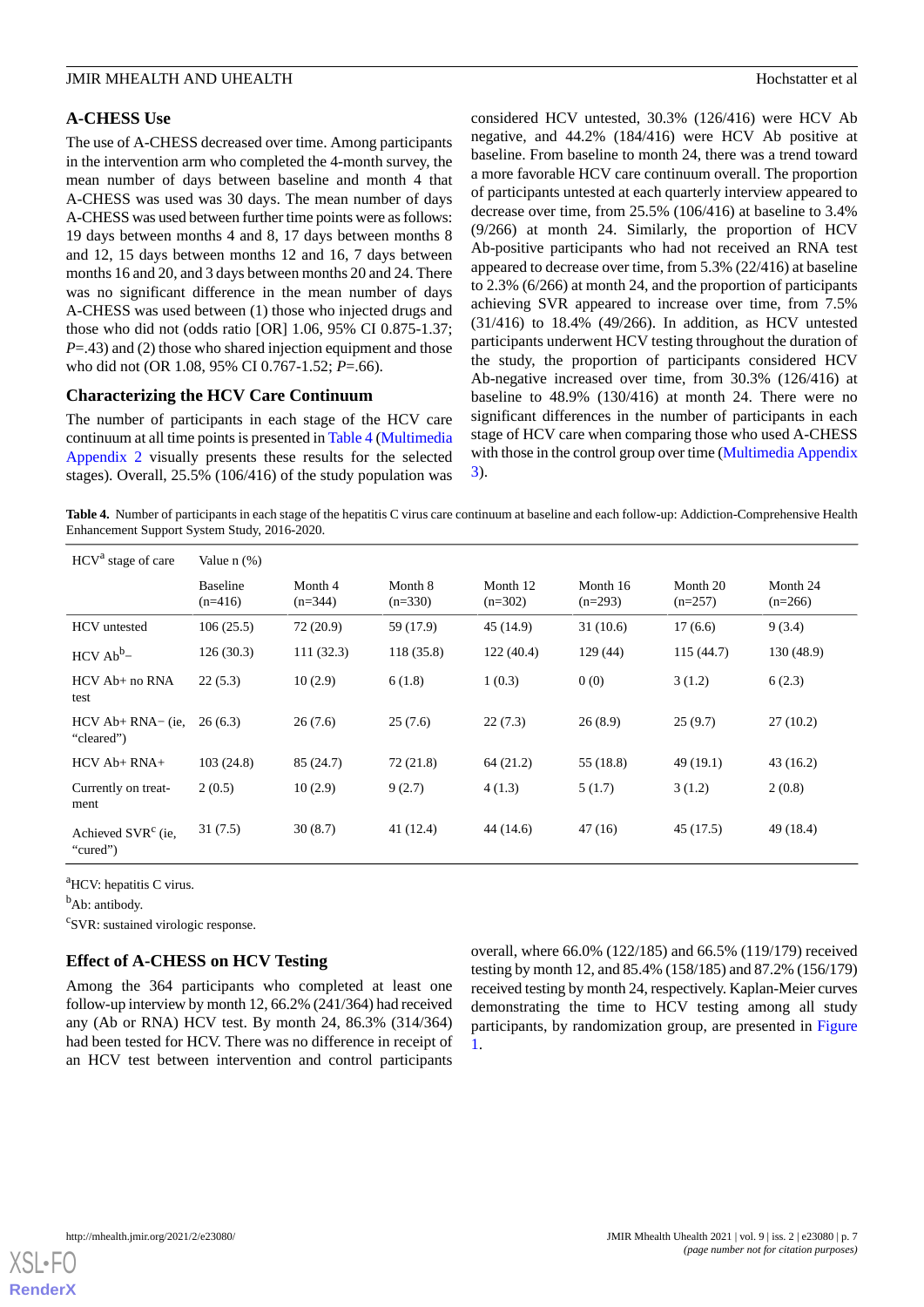<span id="page-7-0"></span>**Figure 1.** Time to hepatitis C virus test among all study participants, by randomization group: Addiction-Comprehensive Health Enhancement Support System Study, 2016-2020. Hazard ratio: 1.01; 95% CI 0.807-1.26; *P*=.95; n=364. HCV: hepatitis C virus.



Of the 364 study participants who completed at least one follow-up interview, 34.1% (124/364) were considered to have injected drugs in the 4 months before either the baseline or any follow-up survey (70/185, 37.8%, in the intervention arm and 54/179, 30.2%, in the control arm). Of the 124 participants, 15 were excluded from the analysis because they did not report the risk of injecting drugs before undergoing HCV testing. Among the 109 participants who injected drugs and were included in the analysis (63 in the intervention arm and 46 in the control arm), 89% (56/63) of the participants in the intervention arm received an HCV test after injection reporting compared with 85% (39/46) in the control arm. Although not statistically significant, there is a trend toward an increased rate of HCV testing among intervention participants. Compared with those in the control group who injected drugs, the rate of HCV testing among those who injected drugs and used A-CHESS was 1.34 times higher (hazard ratio: 1.34; 95% CI 0.87-2.05; *P*=.18; [Figure 2](#page-8-0)).

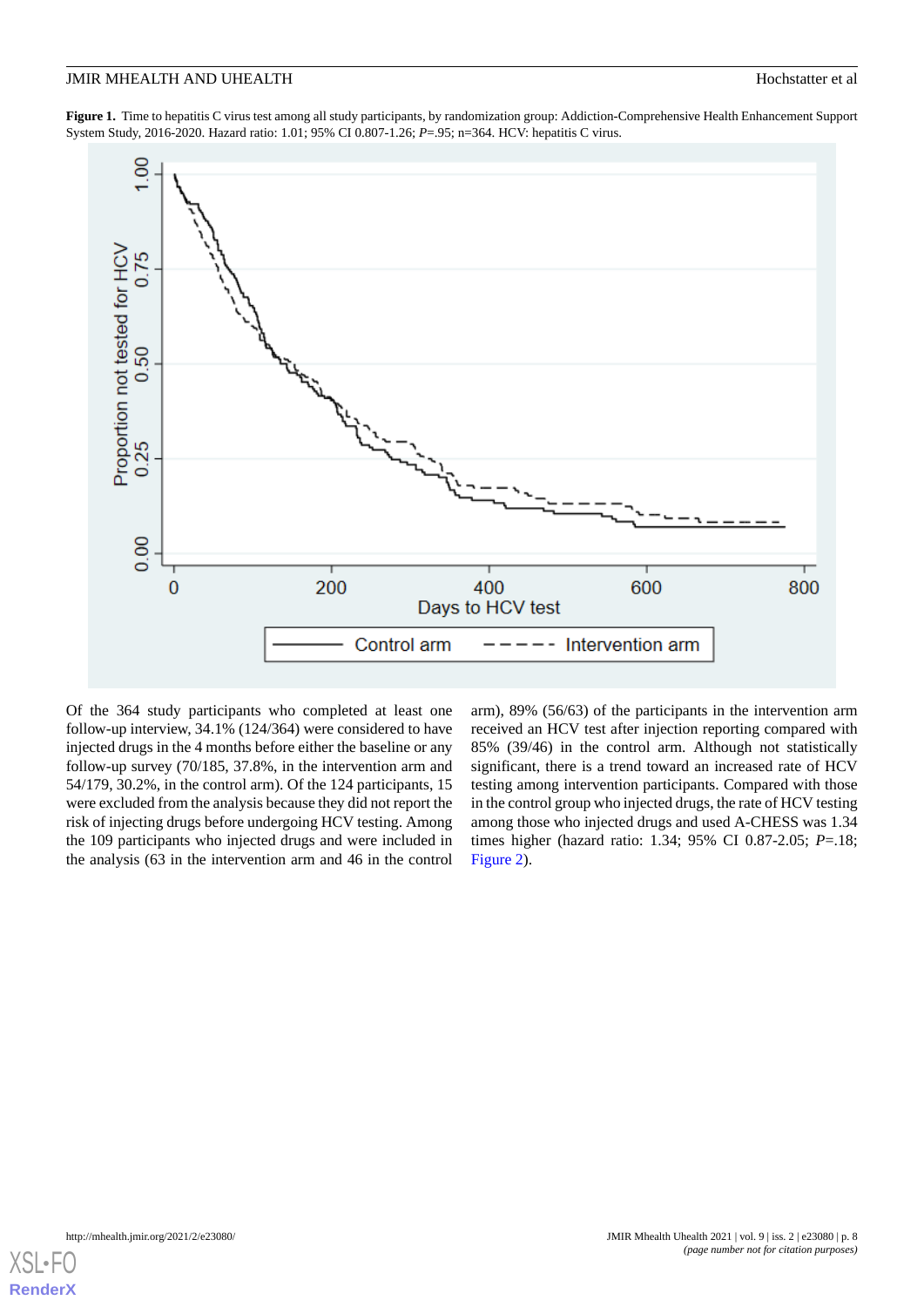<span id="page-8-0"></span>Figure 2. Time to hepatitis C virus test among people who injected drugs, by randomization group: Addiction-Comprehensive Health Enhancement Support System Study, 2016-2020. Hazard ratio: 1.34; 95% CI 0.87-2.05; *P*=.18; n=109. HCV: hepatitis C virus.



Of the 364 study participants who completed at least one follow-up interview, 11.5% (42/364) were considered to have shared injection equipment with another person in the 4 months before either the baseline or any follow-up survey (28/185, 15.1%, in the intervention arm and 14/179, 7.8%, in the control arm). Of the 42 participants, 10 were excluded from the analysis because they did not report the risk of sharing injection equipment before undergoing HCV testing. Among the 32 participants who shared injection equipment and were included

in the analysis (23 in the intervention arm and 9 in the control arm), 87% (20/23) of the participants in the intervention arm received an HCV test after reporting sharing, compared with 56% (5/9) in the control arm. Further approaching statistical significance, the rate of HCV testing among those who shared equipment and used A-CHESS was 2.92 times higher than the rate among those in the control group who shared equipment (hazard ratio: 2.92; 95% CI 0.959-8.86; *P*=.06; [Figure 3\)](#page-9-0).

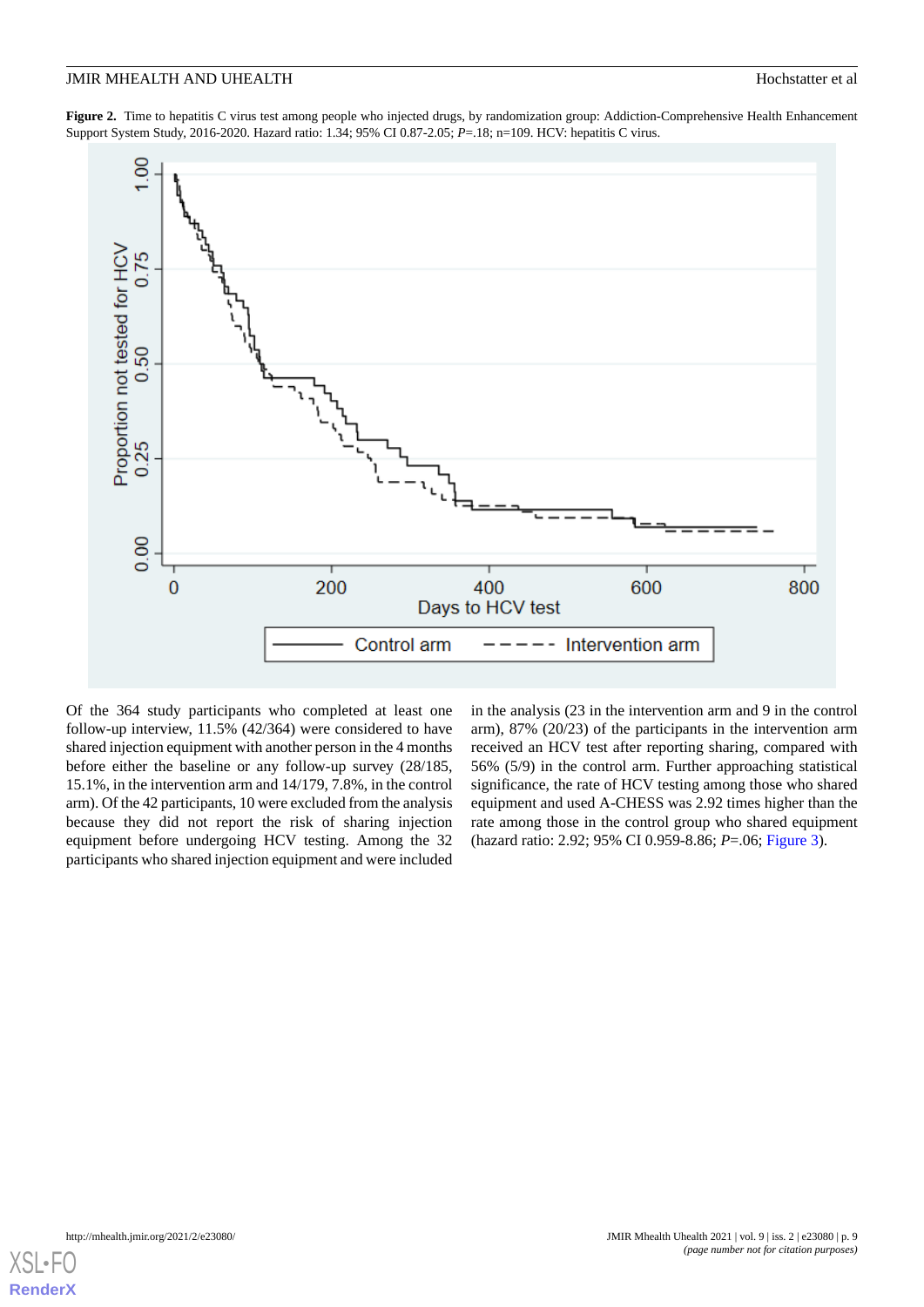<span id="page-9-0"></span>**Figure 3.** Time to hepatitis C virus test among people who shared injection equipment, by randomization group: Addiction-Comprehensive Health Enhancement Support System Study, 2016-2020. Hazard ratio: 2.92; 95% CI 0.959-8.86; *P*=.06; n=32. HCV: hepatitis C virus.



# *Discussion*

#### **Principal Findings**

The goal of this study was to understand the HCV care continuum for people with OUD who are in early remission and receiving MAT and to determine whether implementing HCV-related content and functionality into the evidence-based A-CHESS system may improve HCV outcomes for this population. We found that 44.2% (184/416) of the participants were HCV Ab positive at baseline, indicating that nearly half of the study population had been exposed to the virus at some point before study enrollment. An overall improvement in the HCV care continuum between baseline and month 24 was observed, where a smaller proportion of participants were untested and a higher proportion had tested HCV negative and achieved SVR. These trends appeared among both intervention and control participants, suggesting that there may be external factors influencing changes in the HCV care continuum.

Among the entire study population, we did not observe a difference in HCV testing uptake between those who used A-CHESS and those who did not. However, when focusing on the subset who engaged in injection drug use, there was a slight trend toward increased HCV testing uptake among those who used A-CHESS (89% vs 85%), and a stronger trend was observed when focusing on those who reported sharing injection equipment with another person (87% vs 56%). These results

[XSL](http://www.w3.org/Style/XSL)•FO **[RenderX](http://www.renderx.com/)**

suggest that A-CHESS may increase HCV testing rates if targeted at those with the highest risk of infection: those who share contaminated injection equipment. The intervention likely had no effect on HCV testing uptake among people who had not injected drugs because those participants are at a significantly lower risk of contracting HCV. Future studies that are powered to detect differences in HCV testing among these highest-risk groups are needed.

#### **Limitations**

A limitation of this study was that the surveys asked if people injected drugs *in the 30 days before the survey* and shared injection equipment *in the 4 months before the survey*. The fact that these surveys did not ask whether individuals *ever* injected drugs or *ever* shared injection equipment, coupled with the fact that more participants were HCV Ab positive at baseline (n=184) than those who reported injecting drugs  $(n=124)$ , suggests that we underestimated the number of participants who engaged in these behaviors and who may be at high risk for HCV. In addition, the number of people achieving subsequent steps of the HCV care continuum (eg, linkage to care, and treatment initiation) in this study, particularly among high-risk participants such as those who share injection equipment, limited our ability to test the effect of A-CHESS on these important stages of care.

The logic used to assign participants an HCV stage of care at each time point ([Tables 1](#page-3-0) and [2](#page-3-1)) allowed us to best characterize the HCV care continuum after each quarterly interview;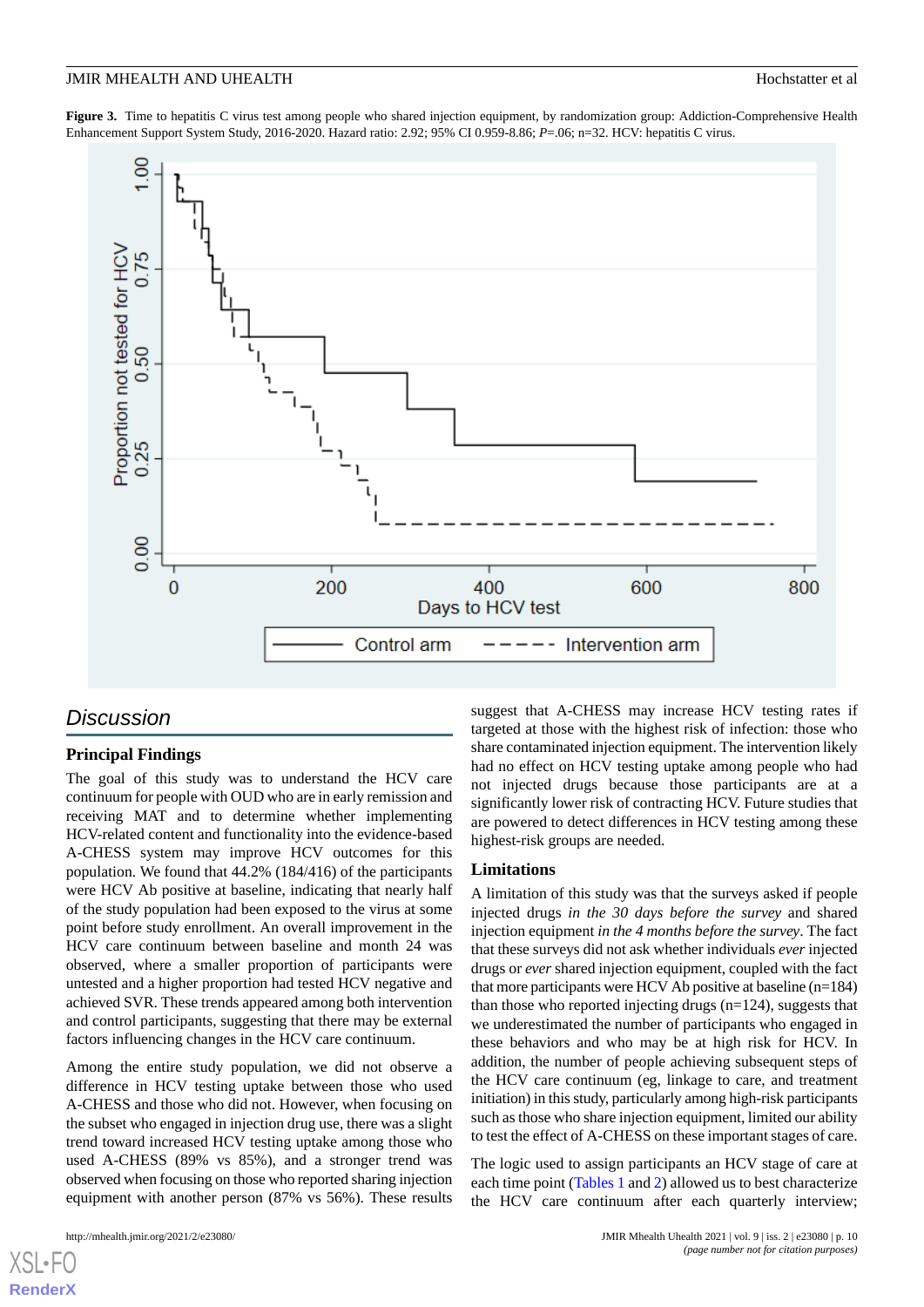however, this logic does have limitations because of the complex nature of the disease. Staging the disease in this manner did not allow us to estimate reinfection or HCV treatment failure experiences. In addition, this logic allows participants to advance to the latest stage, achieving SVR, during the study period if they had received treatment before the study but had not undergone RNA testing in the year before enrollment and then received an RNA negative test during the study period. Further analysis is required to estimate how many participants were cured during the study versus before the study.

Our team experiences enrollment challenges at 2 of the 3 addiction treatment centers, primarily because of limited staffing. Owing to these enrollment challenges, 97% of participants were recruited from 1 center in the state of Massachusetts, limiting the generalizability of this study. The primary treatment center is located in an urbanized area with a population size of approximately 89,000 residents [[27\]](#page-12-5), where HCV testing services may be more accessible than in rural communities. As suburban and rural communities have been disproportionately affected by the opioid crisis [\[28](#page-12-6)-[30\]](#page-12-7) and many HCV outbreaks concentrated in rural communities have been detected [\[31](#page-12-8)-[33\]](#page-12-9), understanding how A-CHESS serves communities with fewer resources for prevention and treatment is needed. Furthermore, only 2 participants were recruited in the state of Wisconsin. These participants may face unique barriers and facilitators to HCV testing compared with residents of Massachusetts; however, the results described in this paper did not change when the 2 Wisconsin residents were excluded.

Another limitation of this study is the use of self-report. The ability of HCV to spontaneously clear without antiviral therapy and the varying levels of clinical testing (eg, HCV Ab, HCV RNA, and tests to evaluate liver damage) complicates the disease, making it difficult for laypersons to understand their exact HCV stage of care. Prior studies have identified significant

gaps in knowledge of HCV among people who inject drugs, particularly with respect to transmission risks, symptoms and clinical markers, and treatment options [\[34](#page-12-10)[-36](#page-12-11)]. This study would have been strengthened if serologic confirmation of HCV could have been obtained. Likewise, participants often had difficulty remembering the exact date of their last HCV test. Consequently, most test dates were estimated.

#### **Strengths**

As mobile health (mHealth) innovations continue to emerge and evolve, the opportunity to address complex, comorbid health conditions on a larger scale grows. To our knowledge, this is the first study to combine an addiction intervention with an HCV intervention to simultaneously address opioid dependence, risky injection behaviors, and HCV infection among people with OUD using a single mHealth app. In addition to the novelty of this intervention, many aspects of the design and analysis strengthened this study. By randomizing participants to the intervention and control arms, the chances of bias because of confounding factors and selection bias have been reduced. In addition, the intention-to-treat analysis maintains the advantages of random assignment and accounts for the fact that some participants assigned to the A-CHESS intervention may have used the app minimally or not at all.

#### **Conclusions**

The prevalence of OUD and associated HCV infections has escalated in the United States. Advancements in mHealth technology offer the opportunity to provide information and services for the treatment of both OUD and HCV infection simultaneously. When implemented among populations who engage in high-risk behaviors such as sharing injection equipment, the HCV-enhanced A-CHESS intervention may increase awareness of HCV infection while preventing opioid relapse; however, studies that are powered to detect differences in HCV testing among high-risk groups are needed.

#### <span id="page-10-0"></span>**Conflicts of Interest**

DG has a shareholder interest in CHESS Mobile Health, a small business that develops web-based health care technology for patients and family members. All other authors declare that they have no competing interests.

#### <span id="page-10-1"></span>**Multimedia Appendix 1**

A comparison of baseline characteristics between the initial sample  $(N=416)$  and the final sample (n=266). [[DOCX File , 16 KB](https://jmir.org/api/download?alt_name=mhealth_v9i2e23080_app1.docx&filename=37850caecc4e72607cc16f301f3b97b2.docx)-[Multimedia Appendix 1\]](https://jmir.org/api/download?alt_name=mhealth_v9i2e23080_app1.docx&filename=37850caecc4e72607cc16f301f3b97b2.docx)

#### <span id="page-10-2"></span>**Multimedia Appendix 2**

Percentage of individuals in each hepatitis C virus stage of care at baseline and each follow-up: Addiction-Comprehensive Health Enhancement Support System Study, 2016-2020. Ab: antibody; HCV: hepatitis C virus; SVR: sustained virologic response. [[PNG File , 15 KB-Multimedia Appendix 2](https://jmir.org/api/download?alt_name=mhealth_v9i2e23080_app2.png&filename=284dec63cf2250991280f07d7b462b0c.png)]

#### **Multimedia Appendix 3**

The hepatitis C virus care continuums for intervention and control groups at each time point. [[DOCX File , 16 KB](https://jmir.org/api/download?alt_name=mhealth_v9i2e23080_app3.docx&filename=ae8b4b48d0a481e442e329e419a45ada.docx)-[Multimedia Appendix 3\]](https://jmir.org/api/download?alt_name=mhealth_v9i2e23080_app3.docx&filename=ae8b4b48d0a481e442e329e419a45ada.docx)

#### **References**

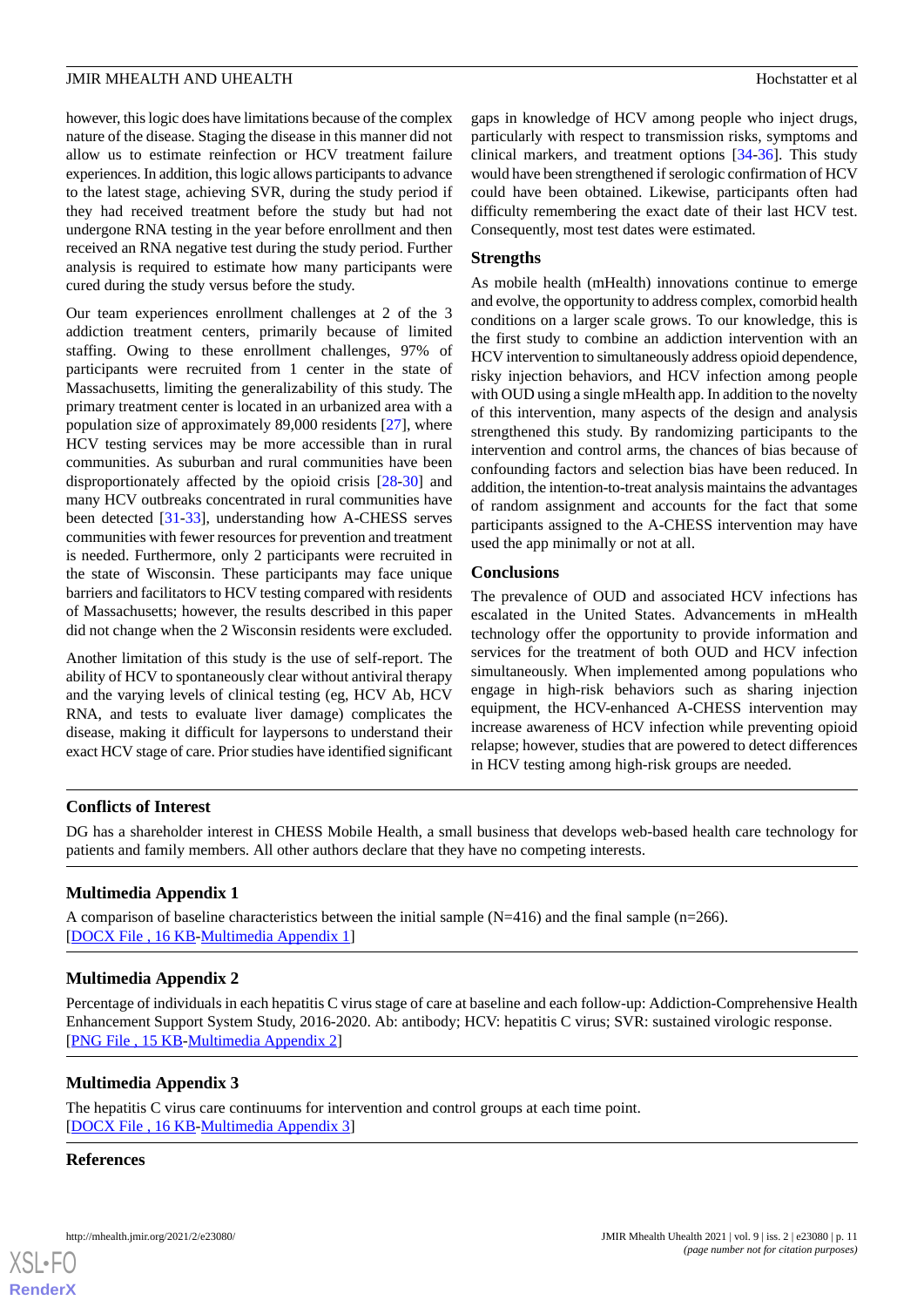#### JMIR MHEALTH AND UHEALTH

- <span id="page-11-0"></span>1. Gomes T, Tadrous M, Mamdani MM, Paterson JM, Juurlink DN. The burden of opioid-related mortality in the United States. JAMA Netw Open 2018 Jun 1;1(2):e180217 [[FREE Full text](https://jamanetwork.com/journals/jamanetworkopen/fullarticle/10.1001/jamanetworkopen.2018.0217)] [doi: [10.1001/jamanetworkopen.2018.0217](http://dx.doi.org/10.1001/jamanetworkopen.2018.0217)] [Medline: [30646062](http://www.ncbi.nlm.nih.gov/entrez/query.fcgi?cmd=Retrieve&db=PubMed&list_uids=30646062&dopt=Abstract)]
- <span id="page-11-1"></span>2. Key Substance Use and Mental Health Indicators in the United States: Results from the 2017 National Survey on Drug Use and Health. Substance Abuse Mental Health Services Administration. Rockville, MD: HHS Publication No. PEP19-5068, NSDUH Series H-54; 2019 Aug. URL: [https://www.samhsa.gov/data/sites/default/files/cbhsq-reports/NSDUHFFR2017/](https://www.samhsa.gov/data/sites/default/files/cbhsq-reports/NSDUHFFR2017/NSDUHFFR2017.htm) [NSDUHFFR2017.htm](https://www.samhsa.gov/data/sites/default/files/cbhsq-reports/NSDUHFFR2017/NSDUHFFR2017.htm) [accessed 2021-02-05]
- <span id="page-11-3"></span><span id="page-11-2"></span>3. Kochanek K, Murphy S, Xu J, Arias E. Mortality in the United States, 2016. NCHS Data Brief 2017 Dec(293):1-8 [\[FREE](http://www.cdc.gov/nchs/data/databriefs/db293.pdf) [Full text\]](http://www.cdc.gov/nchs/data/databriefs/db293.pdf) [Medline: [29319473\]](http://www.ncbi.nlm.nih.gov/entrez/query.fcgi?cmd=Retrieve&db=PubMed&list_uids=29319473&dopt=Abstract)
- <span id="page-11-4"></span>4. Injury Facts: The Source for Injury Stats. National Safety Council. URL:<https://www.nsc.org/nsc-membership/injury-facts> [accessed 2021-02-03]
- 5. Suryaprasad A, White J, Xu F, Eichler B, Hamilton J, Patel A, et al. Emerging epidemic of hepatitis C virus infections among young nonurban persons who inject drugs in the United States, 2006-2012. Clin Infect Dis 2014 Nov 15;59(10):1411-1419. [doi: [10.1093/cid/ciu643\]](http://dx.doi.org/10.1093/cid/ciu643) [Medline: [25114031\]](http://www.ncbi.nlm.nih.gov/entrez/query.fcgi?cmd=Retrieve&db=PubMed&list_uids=25114031&dopt=Abstract)
- <span id="page-11-5"></span>6. Zibbell JE, Iqbal K, Patel RC, Suryaprasad A, Sanders KJ, Moore-Moravian L, Centers for Disease ControlPrevention (CDC). Increases in hepatitis C virus infection related to injection drug use among persons aged ≤30 years - Kentucky, Tennessee, Virginia, and West Virginia, 2006-2012. MMWR Morb Mortal Wkly Rep 2015 May 08;64(17):453-458 [\[FREE](https://www.cdc.gov/mmwr/preview/mmwrhtml/mm6417a2.htm) [Full text\]](https://www.cdc.gov/mmwr/preview/mmwrhtml/mm6417a2.htm) [Medline: [25950251\]](http://www.ncbi.nlm.nih.gov/entrez/query.fcgi?cmd=Retrieve&db=PubMed&list_uids=25950251&dopt=Abstract)
- <span id="page-11-6"></span>7. Zibbell JE, Asher AK, Patel RC, Kupronis B, Iqbal K, Ward JW, et al. Increases in acute Hepatitis C virus infection related to a growing opioid epidemic and associated injection drug use, United States, 2004 to 2014. Am J Public Health 2018 Feb;108(2):175-181. [doi: [10.2105/AJPH.2017.304132\]](http://dx.doi.org/10.2105/AJPH.2017.304132) [Medline: [29267061](http://www.ncbi.nlm.nih.gov/entrez/query.fcgi?cmd=Retrieve&db=PubMed&list_uids=29267061&dopt=Abstract)]
- <span id="page-11-8"></span><span id="page-11-7"></span>8. Surveillance of Viral Hepatitis – United States, 2016. Centers for Disease Control and Prevention. 2016. URL: [https://www.](https://www.cdc.gov/hepatitis/statistics/2016surveillance/pdfs/2016HepSurveillanceRpt.pdf) [cdc.gov/hepatitis/statistics/2016surveillance/pdfs/2016HepSurveillanceRpt.pdf](https://www.cdc.gov/hepatitis/statistics/2016surveillance/pdfs/2016HepSurveillanceRpt.pdf) [accessed 2021-02-03]
- <span id="page-11-9"></span>9. Ly KN, Hughes EM, Jiles RB, Holmberg SD. Rising mortality associated with Hepatitis C virus in the United States, 2003-2013. Clin Infect Dis 2016 May 15;62(10):1287-1288. [doi: [10.1093/cid/ciw111\]](http://dx.doi.org/10.1093/cid/ciw111) [Medline: [26936668\]](http://www.ncbi.nlm.nih.gov/entrez/query.fcgi?cmd=Retrieve&db=PubMed&list_uids=26936668&dopt=Abstract)
- <span id="page-11-10"></span>10. Medication-Assisted Treatment (MAT). Substance Abuse and Mental Health Services Administration. 2021 Jan 4. URL: <https://www.samhsa.gov/medication-assisted-treatment> [accessed 2021-02-03]
- 11. Knudsen HK, Abraham AJ, Roman PM. Adoption and implementation of medications in addiction treatment programs. J Addict Med 2011 Mar;5(1):21-27 [[FREE Full text](http://europepmc.org/abstract/MED/21359109)] [doi: [10.1097/ADM.0b013e3181d41ddb\]](http://dx.doi.org/10.1097/ADM.0b013e3181d41ddb) [Medline: [21359109\]](http://www.ncbi.nlm.nih.gov/entrez/query.fcgi?cmd=Retrieve&db=PubMed&list_uids=21359109&dopt=Abstract)
- 12. Backus LI, Belperio PS, Shahoumian TA, Loomis TP, Mole LA. Real-world effectiveness of ledipasvir/sofosbuvir in 4,365 treatment-naive, genotype 1 hepatitis C-infected patients. Hepatology 2016 Aug;64(2):405-414. [doi: [10.1002/hep.28625](http://dx.doi.org/10.1002/hep.28625)] [Medline: [27115523](http://www.ncbi.nlm.nih.gov/entrez/query.fcgi?cmd=Retrieve&db=PubMed&list_uids=27115523&dopt=Abstract)]
- <span id="page-11-11"></span>13. Feld JJ, Jacobson IM, Hézode C, Asselah T, Ruane PJ, Gruener N, ASTRAL-1 Investigators. Sofosbuvir and velpatasvir for HCV genotype 1, 2, 4, 5, and 6 infection. N Engl J Med 2015 Dec 31;373(27):2599-2607. [doi: [10.1056/NEJMoa1512610\]](http://dx.doi.org/10.1056/NEJMoa1512610) [Medline: [26571066](http://www.ncbi.nlm.nih.gov/entrez/query.fcgi?cmd=Retrieve&db=PubMed&list_uids=26571066&dopt=Abstract)]
- <span id="page-11-13"></span><span id="page-11-12"></span>14. Sulkowski MS, Gardiner DF, Rodriguez-Torres M, Reddy KR, Hassanein T, Jacobson I, AI444040 Study Group. Daclatasvir plus sofosbuvir for previously treated or untreated chronic HCV infection. N Engl J Med 2014 Jan 16;370(3):211-221. [doi: [10.1056/NEJMoa1306218\]](http://dx.doi.org/10.1056/NEJMoa1306218) [Medline: [24428467\]](http://www.ncbi.nlm.nih.gov/entrez/query.fcgi?cmd=Retrieve&db=PubMed&list_uids=24428467&dopt=Abstract)
- <span id="page-11-14"></span>15. Mehta SH, Genberg BL, Astemborski J, Kavasery R, Kirk GD, Vlahov D, et al. Limited uptake of hepatitis C treatment among injection drug users. J Community Health 2008 Jun;33(3):126-133 [\[FREE Full text](http://europepmc.org/abstract/MED/18165889)] [doi: [10.1007/s10900-007-9083-3](http://dx.doi.org/10.1007/s10900-007-9083-3)] [Medline: [18165889](http://www.ncbi.nlm.nih.gov/entrez/query.fcgi?cmd=Retrieve&db=PubMed&list_uids=18165889&dopt=Abstract)]
- <span id="page-11-15"></span>16. Midgard H, Bramness JG, Skurtveit S, Haukeland JW, Dalgard O. Hepatitis C treatment uptake among patients who have received opioid substitution treatment: a population-based study. PLoS One 2016;11(11):e0166451 [[FREE Full text](https://dx.plos.org/10.1371/journal.pone.0166451)] [doi: [10.1371/journal.pone.0166451\]](http://dx.doi.org/10.1371/journal.pone.0166451) [Medline: [27846264](http://www.ncbi.nlm.nih.gov/entrez/query.fcgi?cmd=Retrieve&db=PubMed&list_uids=27846264&dopt=Abstract)]
- 17. Denniston MM, Klevens RM, McQuillan GM, Jiles RB. Awareness of infection, knowledge of hepatitis C, and medical follow-up among individuals testing positive for hepatitis C: National Health and Nutrition Examination Survey 2001-2008. Hepatology 2012 Jun;55(6):1652-1661 [\[FREE Full text\]](http://europepmc.org/abstract/MED/22213025) [doi: [10.1002/hep.25556](http://dx.doi.org/10.1002/hep.25556)] [Medline: [22213025](http://www.ncbi.nlm.nih.gov/entrez/query.fcgi?cmd=Retrieve&db=PubMed&list_uids=22213025&dopt=Abstract)]
- <span id="page-11-16"></span>18. National Institute on Drug Abuse. Principles of drug addiction treatment: A research-based guide. Drugabuse.gov. Rockville, MD: National Institutes of Health, U.S. Department of Health and Human Services; 2012 Dec. URL: [https://www.](https://www.drugabuse.gov/sites/default/files/podat_1.pdf) [drugabuse.gov/sites/default/files/podat\\_1.pdf](https://www.drugabuse.gov/sites/default/files/podat_1.pdf) [accessed 2021-02-03]
- <span id="page-11-17"></span>19. Principles of Adolescent Substance Use Disorder Treatment: A Research-Based Guide. National Institute on Drug Abuse. Rockville, MD: National Institutes of Health, U.S. Department of Health and Human Services; 2014 Jan. URL: [https:/](https://www.drugabuse.gov/sites/default/files/podata_1_17_14.pdf) [/www.drugabuse.gov/sites/default/files/podata\\_1\\_17\\_14.pdf](https://www.drugabuse.gov/sites/default/files/podata_1_17_14.pdf) [accessed 2021-02-03]
- 20. Medication and Counseling Treatment. Substance Abuse and Mental Health Services Administration. Rockville, MD; 2020 Aug 19. URL:<https://www.samhsa.gov/medication-assisted-treatment/treatment#medications-used-in-mat> [accessed 2021-02-03]
- 21. Gustafson DH, Landucci G, McTavish F, Kornfield R, Johnson RA, Mares M, et al. The effect of bundling medication-assisted treatment for opioid addiction with mHealth: study protocol for a randomized clinical trial. Trials 2016 Dec 12;17(1):592 [[FREE Full text](https://trialsjournal.biomedcentral.com/articles/10.1186/s13063-016-1726-1)] [doi: [10.1186/s13063-016-1726-1\]](http://dx.doi.org/10.1186/s13063-016-1726-1) [Medline: [27955689](http://www.ncbi.nlm.nih.gov/entrez/query.fcgi?cmd=Retrieve&db=PubMed&list_uids=27955689&dopt=Abstract)]

[XSL](http://www.w3.org/Style/XSL)•FO **[RenderX](http://www.renderx.com/)**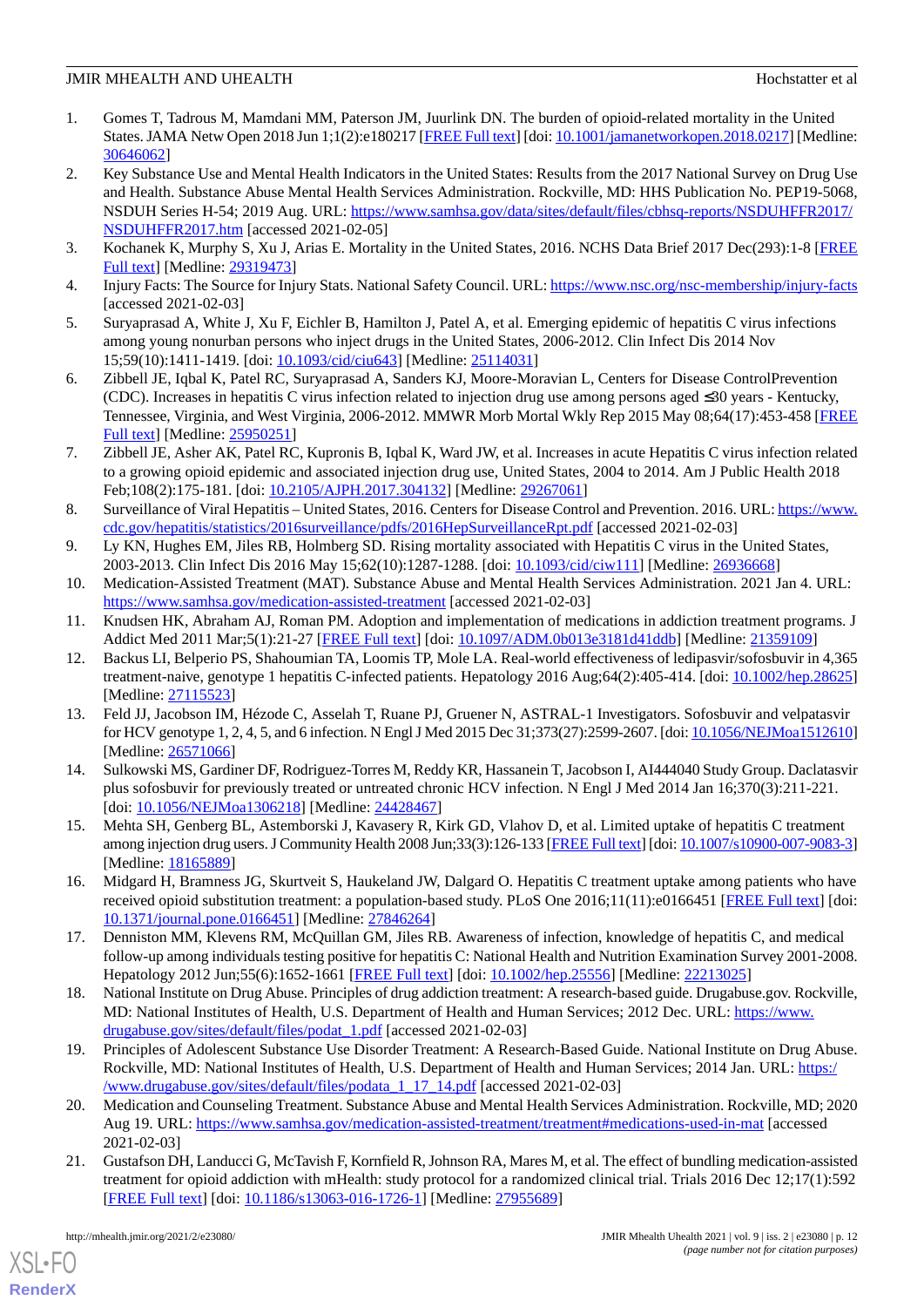- <span id="page-12-0"></span>22. Platt L, Minozzi S, Reed J, Vickerman P, Hagan H, French C, et al. Needle and syringe programmes and opioid substitution therapy for preventing HCV transmission among people who inject drugs: findings from a Cochrane Review and meta-analysis. Addiction 2018 Mar;113(3):545-563 [[FREE Full text\]](http://europepmc.org/abstract/MED/28891267) [doi: [10.1111/add.14012](http://dx.doi.org/10.1111/add.14012)] [Medline: [28891267](http://www.ncbi.nlm.nih.gov/entrez/query.fcgi?cmd=Retrieve&db=PubMed&list_uids=28891267&dopt=Abstract)]
- <span id="page-12-1"></span>23. Westergaard RP, Hull SJ, Merkow A, Stephens LK, Hochstatter KR, Olson-Streed HK, et al. Computerized tailored interventions to enhance prevention and screening for Hepatitis C virus among people who inject drugs: protocol for a randomized pilot study. JMIR Res Protoc 2016 Jan 22;5(1):e15 [\[FREE Full text\]](https://www.researchprotocols.org/2016/1/e15/) [doi: [10.2196/resprot.4830](http://dx.doi.org/10.2196/resprot.4830)] [Medline: [26800903](http://www.ncbi.nlm.nih.gov/entrez/query.fcgi?cmd=Retrieve&db=PubMed&list_uids=26800903&dopt=Abstract)]
- <span id="page-12-2"></span>24. Hochstatter KR, Hull SJ, Sethi AK, Burns ME, Mundt MP, Westergaard RP. Promoting safe injection practices, substance use reduction, Hepatitis C testing, and overdose prevention among syringe service program clients using a computer-tailored intervention: pilot randomized controlled trial. J Med Internet Res 2020 Sep 29;22(9):e19703 [[FREE Full text\]](https://www.jmir.org/2020/9/e19703/) [doi: [10.2196/19703\]](http://dx.doi.org/10.2196/19703) [Medline: [32990630\]](http://www.ncbi.nlm.nih.gov/entrez/query.fcgi?cmd=Retrieve&db=PubMed&list_uids=32990630&dopt=Abstract)
- <span id="page-12-4"></span><span id="page-12-3"></span>25. Harris PA, Taylor R, Thielke R, Payne J, Gonzalez N, Conde JG. Research electronic data capture (REDCap)--a metadata-driven methodology and workflow process for providing translational research informatics support. J Biomed Inform 2009 Apr;42(2):377-381 [\[FREE Full text\]](https://linkinghub.elsevier.com/retrieve/pii/S1532-0464(08)00122-6) [doi: [10.1016/j.jbi.2008.08.010](http://dx.doi.org/10.1016/j.jbi.2008.08.010)] [Medline: [18929686](http://www.ncbi.nlm.nih.gov/entrez/query.fcgi?cmd=Retrieve&db=PubMed&list_uids=18929686&dopt=Abstract)]
- <span id="page-12-5"></span>26. Hochstatter KR, Gustafson DH, Landucci G, Pe-Romashko K, Maus A, Shah DV, et al. A mobile health intervention to improve Hepatitis C outcomes among people with opioid use disorder: protocol for a randomized controlled trial. JMIR Res Protoc 2019 Aug 1;8(8):e12620 [\[FREE Full text\]](https://www.researchprotocols.org/2019/8/e12620/) [doi: [10.2196/12620](http://dx.doi.org/10.2196/12620)] [Medline: [31373273](http://www.ncbi.nlm.nih.gov/entrez/query.fcgi?cmd=Retrieve&db=PubMed&list_uids=31373273&dopt=Abstract)]
- <span id="page-12-6"></span>27. United States Census Bureau. QuickFacts. 2019. URL: <https://www.census.gov/quickfacts/fact/table/US/PST045219> [accessed 2021-02-03]
- 28. Paulozzi LJ, Xi Y. Recent changes in drug poisoning mortality in the United States by urban-rural status and by drug type. Pharmacoepidemiol Drug Saf 2008 Oct;17(10):997-1005. [doi: [10.1002/pds.1626](http://dx.doi.org/10.1002/pds.1626)] [Medline: [18512264](http://www.ncbi.nlm.nih.gov/entrez/query.fcgi?cmd=Retrieve&db=PubMed&list_uids=18512264&dopt=Abstract)]
- <span id="page-12-7"></span>29. Havens JR, Oser CB, Leukefeld CG, Webster JM, Martin SS, O'Connell DJ, et al. Differences in prevalence of prescription opiate misuse among rural and urban probationers. Am J Drug Alcohol Abuse 2007;33(2):309-317. [doi: [10.1080/00952990601175078\]](http://dx.doi.org/10.1080/00952990601175078) [Medline: [17497554\]](http://www.ncbi.nlm.nih.gov/entrez/query.fcgi?cmd=Retrieve&db=PubMed&list_uids=17497554&dopt=Abstract)
- <span id="page-12-8"></span>30. Keyes KM, Cerdá M, Brady JE, Havens JR, Galea S. Understanding the rural-urban differences in nonmedical prescription opioid use and abuse in the United States. Am J Public Health 2014 Feb;104(2):e52-e59. [doi: [10.2105/AJPH.2013.301709](http://dx.doi.org/10.2105/AJPH.2013.301709)] [Medline: [24328642](http://www.ncbi.nlm.nih.gov/entrez/query.fcgi?cmd=Retrieve&db=PubMed&list_uids=24328642&dopt=Abstract)]
- 31. Centers for Disease ControlPrevention (CDC). Notes from the field : hepatitis C virus infections among young adults--rural Wisconsin, 2010. MMWR Morb Mortal Wkly Rep 2012 May 18;61(19):358 [[FREE Full text](https://www.cdc.gov/mmwr/preview/mmwrhtml/mm6119a7.htm)] [Medline: [22592276](http://www.ncbi.nlm.nih.gov/entrez/query.fcgi?cmd=Retrieve&db=PubMed&list_uids=22592276&dopt=Abstract)]
- <span id="page-12-10"></span><span id="page-12-9"></span>32. Havens JR, Lofwall MR, Frost SD, Oser CB, Leukefeld CG, Crosby RA. Individual and network factors associated with prevalent hepatitis C infection among rural Appalachian injection drug users. Am J Public Health 2013 Jan;103(1):e44-e52 [[FREE Full text](http://europepmc.org/abstract/MED/23153148)] [doi: [10.2105/AJPH.2012.300874\]](http://dx.doi.org/10.2105/AJPH.2012.300874) [Medline: [23153148](http://www.ncbi.nlm.nih.gov/entrez/query.fcgi?cmd=Retrieve&db=PubMed&list_uids=23153148&dopt=Abstract)]
- 33. Centers for Disease ControlPrevention (CDC). Hepatitis C virus infection among adolescents and young adults:Massachusetts, 2002-2009. MMWR Morb Mortal Wkly Rep 2011 May 6;60(17):537-541 [[FREE Full text](https://www.cdc.gov/mmwr/preview/mmwrhtml/mm6017a2.htm)] [Medline: [21544042\]](http://www.ncbi.nlm.nih.gov/entrez/query.fcgi?cmd=Retrieve&db=PubMed&list_uids=21544042&dopt=Abstract)
- <span id="page-12-11"></span>34. O'Brien S, Day C, Black E, Dolan K. Injecting drug users' understanding of Hepatitis C. Addict Behav 2008 Dec;33(12):1602-1605. [doi: [10.1016/j.addbeh.2008.07.005](http://dx.doi.org/10.1016/j.addbeh.2008.07.005)] [Medline: [18762384](http://www.ncbi.nlm.nih.gov/entrez/query.fcgi?cmd=Retrieve&db=PubMed&list_uids=18762384&dopt=Abstract)]
- 35. Dhopesh VP, Taylor KR, Burke WM. Survey of Hepatitis B and C in addiction treatment unit. Am J Drug Alcohol Abuse 2000 Nov;26(4):703-707. [doi: [10.1081/ada-100101903](http://dx.doi.org/10.1081/ada-100101903)] [Medline: [11097200](http://www.ncbi.nlm.nih.gov/entrez/query.fcgi?cmd=Retrieve&db=PubMed&list_uids=11097200&dopt=Abstract)]
- 36. Doab A, Treloar C, Dore G. Knowledge and attitudes about treatment for Hepatitis C virus infection and barriers to treatment among current injection drug users in Australia. Clin Infect Dis 2005 Apr 15;40 Suppl 5:S313-S320. [doi: [10.1086/427446](http://dx.doi.org/10.1086/427446)] [Medline: [15768340](http://www.ncbi.nlm.nih.gov/entrez/query.fcgi?cmd=Retrieve&db=PubMed&list_uids=15768340&dopt=Abstract)]

#### **Abbreviations**

**Ab:** antibody **A-CHESS:** Addiction-Comprehensive Health Enhancement Support System **HCV:** hepatitis C virus **MAT:** medications for addiction treatment **mHealth:** mobile health **OR:** odds ratio **OUD:** opioid use disorder **RCT:** randomized controlled trial **SVR:** sustained virologic response